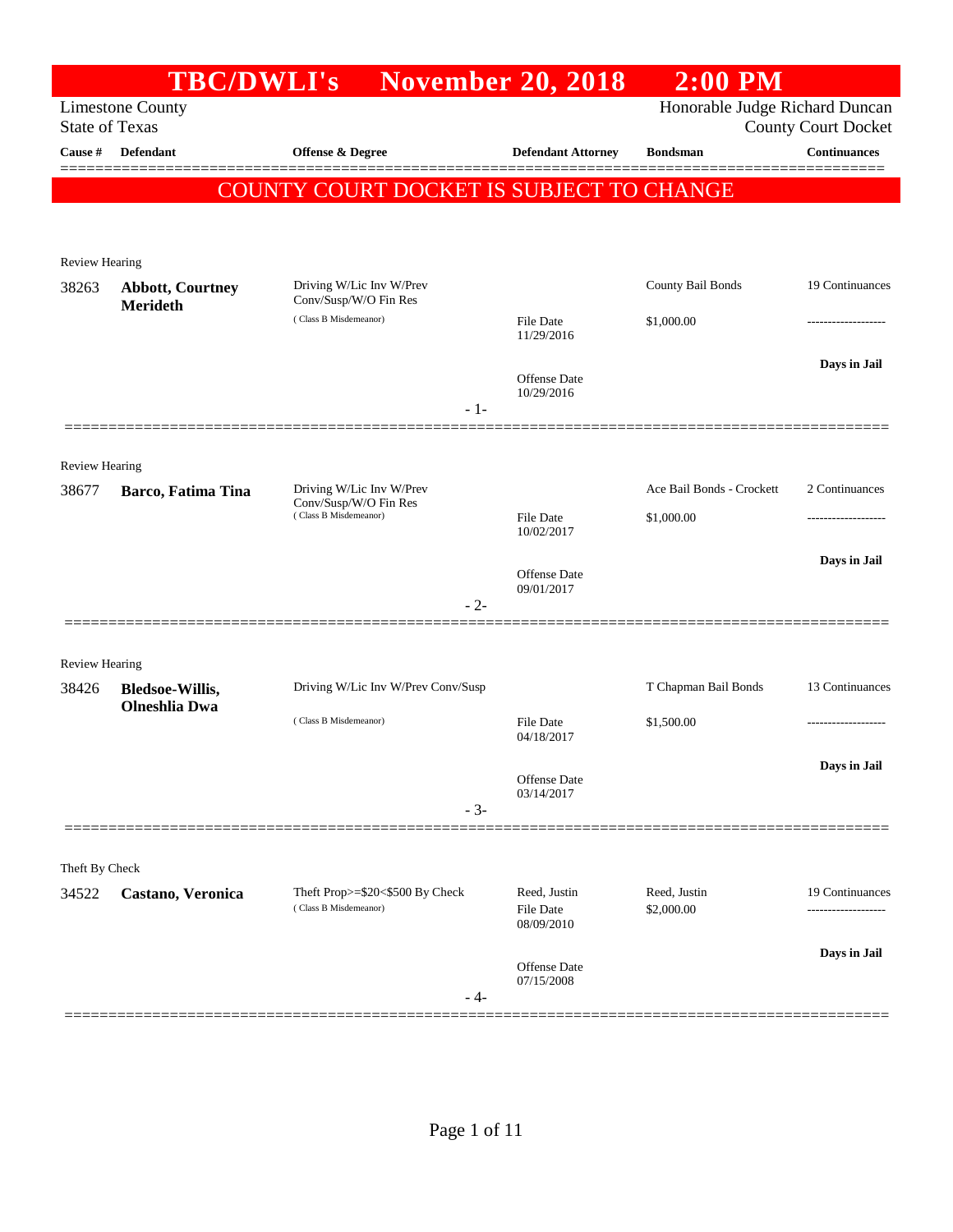|                       | <b>TBC/DWLI's</b>                     |                                                          | <b>November 20, 2018</b>          | $2:00$ PM                       |                            |
|-----------------------|---------------------------------------|----------------------------------------------------------|-----------------------------------|---------------------------------|----------------------------|
| <b>State of Texas</b> | <b>Limestone County</b>               |                                                          |                                   | Honorable Judge Richard Duncan  | <b>County Court Docket</b> |
| Cause #               | <b>Defendant</b>                      | Offense & Degree                                         | <b>Defendant Attorney</b>         | <b>Bondsman</b>                 | <b>Continuances</b>        |
|                       |                                       | COUNTY COURT DOCKET IS SUBJECT TO CHANGE                 |                                   |                                 |                            |
| Theft By Check        |                                       |                                                          |                                   |                                 |                            |
| 37930                 | <b>Curlett</b> , Amy                  | Theft Prop>=\$20<\$500 By Check<br>(Class B Misdemeanor) | <b>File Date</b><br>05/02/2016    | County Bail Bonds<br>\$1,000.00 | 6 Continuances             |
|                       |                                       | $-5-$                                                    | <b>Offense Date</b><br>04/07/2015 |                                 | Days in Jail               |
| <b>Status Hearing</b> |                                       |                                                          |                                   |                                 |                            |
| 38348                 | Dickerson, Stephanie<br><b>Denise</b> | Driving W/Lic Inv W/Prev<br>Conv/Susp/W/O Fin Res        |                                   | Personal Bond                   | 13 Continuances            |
|                       |                                       | (Class B Misdemeanor)                                    | <b>File Date</b><br>01/26/2017    | \$1,000.00                      |                            |
|                       |                                       | - 6-                                                     | <b>Offense Date</b><br>12/10/2016 |                                 | Days in Jail               |
| <b>Status Hearing</b> |                                       |                                                          |                                   |                                 |                            |
| 38407                 | Dickerson, Stephanie<br><b>Denise</b> | Bail Jumping And Fail To Appear                          |                                   | County Bail Bonds               | 13 Continuances            |
|                       |                                       | (Class A Misdemeanor)                                    | <b>File Date</b><br>03/22/2017    | \$2,000.00                      |                            |
|                       |                                       | $-7-$                                                    | Offense Date<br>03/01/2017        |                                 | Days in Jail               |
| <b>Status Hearing</b> |                                       |                                                          |                                   |                                 |                            |
| 39082                 | Dingler, James Roland                 | Driving W/Lic Inv W/Prev                                 |                                   | County Bail Bonds               | 1 Continuances             |
|                       |                                       | Conv/Susp/W/O Fin Res<br>(Class B Misdemeanor)           | <b>File Date</b><br>08/29/2018    | \$2,000.00                      |                            |
|                       |                                       | $-8-$                                                    | Offense Date<br>07/01/2018        |                                 | Days in Jail               |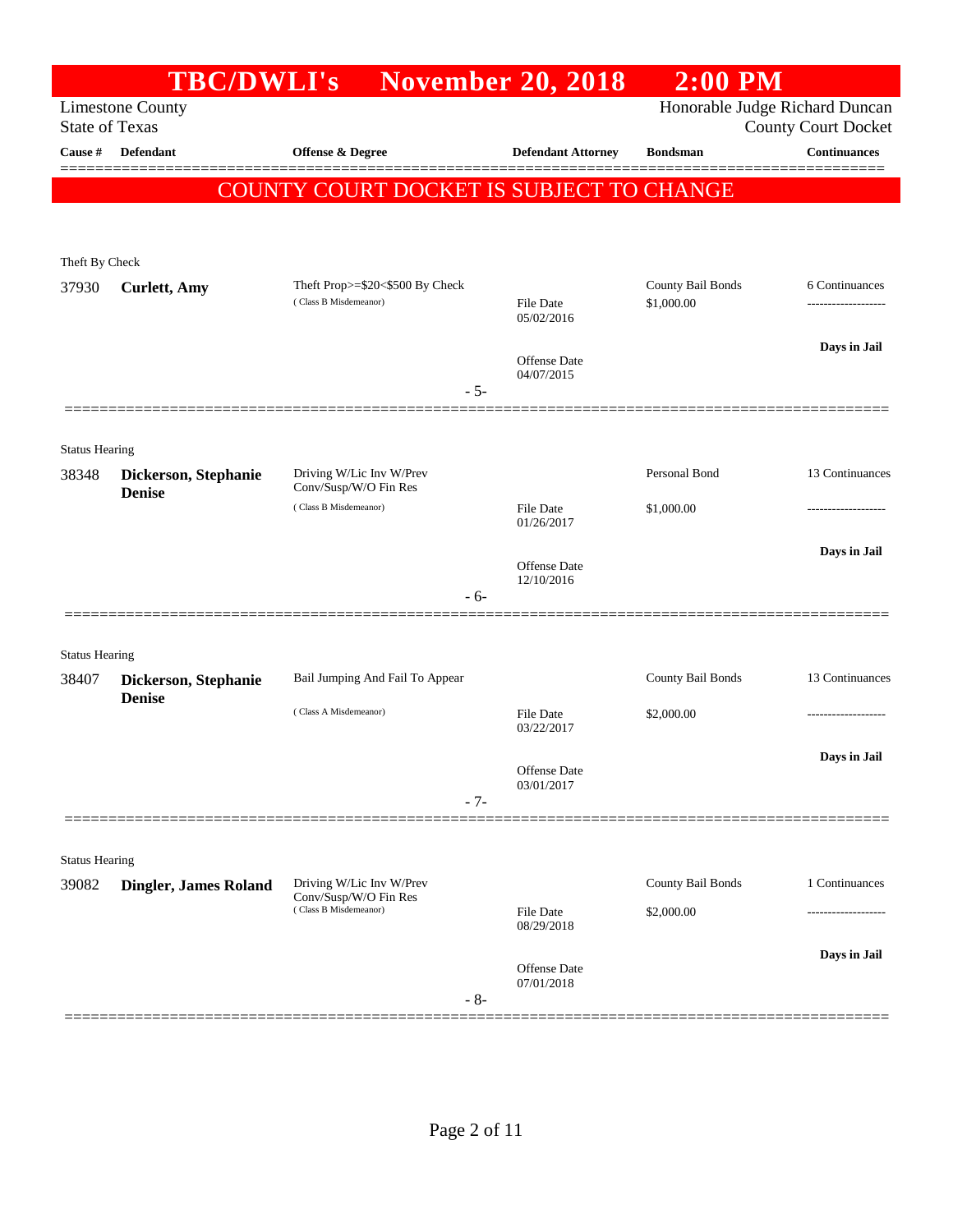|                                  | <b>TBC/DWLI's</b>                |                                                   | <b>November 20, 2018</b>       | $2:00$ PM                |                                                   |
|----------------------------------|----------------------------------|---------------------------------------------------|--------------------------------|--------------------------|---------------------------------------------------|
|                                  | <b>Limestone County</b>          |                                                   |                                |                          | Honorable Judge Richard Duncan                    |
| <b>State of Texas</b><br>Cause # | Defendant                        | Offense & Degree                                  | <b>Defendant Attorney</b>      | <b>Bondsman</b>          | <b>County Court Docket</b><br><b>Continuances</b> |
|                                  |                                  |                                                   |                                |                          |                                                   |
|                                  |                                  | COUNTY COURT DOCKET IS SUBJECT TO CHANGE          |                                |                          |                                                   |
|                                  |                                  |                                                   |                                |                          |                                                   |
| <b>Review Hearing</b>            |                                  |                                                   |                                |                          |                                                   |
| 38445                            | Douglas, Vidal<br><b>Bernard</b> | Driving W/Lic Inv W/Prev<br>Conv/Susp/W/O Fin Res |                                | Personal Bond            | 6 Continuances                                    |
|                                  |                                  | (Class B Misdemeanor)                             | <b>File Date</b><br>04/24/2017 | \$1,000.00               |                                                   |
|                                  |                                  |                                                   | Offense Date<br>02/26/2017     |                          | Days in Jail                                      |
|                                  |                                  | - 9-                                              |                                |                          |                                                   |
| <b>Review Hearing</b>            |                                  |                                                   |                                |                          |                                                   |
| 38594                            | Douglas, Vidal<br><b>Bernard</b> | Bail Jumping And Fail To Appear                   |                                | <b>EZ Out Bail Bonds</b> | 6 Continuances                                    |
|                                  |                                  | (Class A Misdemeanor)                             | <b>File Date</b><br>08/10/2017 | \$2,000.00               |                                                   |
|                                  |                                  |                                                   | <b>Offense</b> Date            |                          | Days in Jail                                      |
|                                  |                                  | $-10-$                                            | 08/03/2017                     |                          |                                                   |
| <b>Review Hearing</b>            |                                  |                                                   |                                |                          |                                                   |
| 37760                            | <b>Estes, Thomas Wayne</b>       | Driving W/Lic Inv W/Prev                          |                                | Personal Bond            | 24 Continuances                                   |
|                                  |                                  | Conv/Susp/W/O Fin Res<br>(Class B Misdemeanor)    | <b>File Date</b><br>12/22/2015 | \$2,000.00               |                                                   |
|                                  |                                  |                                                   |                                |                          | Days in Jail                                      |
|                                  |                                  |                                                   | Offense Date<br>11/19/2015     |                          |                                                   |
|                                  |                                  | $-11-$                                            |                                |                          |                                                   |
|                                  |                                  |                                                   |                                |                          |                                                   |
| Review Hearing<br>37802          | <b>Estes, Thomas Wayne</b>       | Bail Jumping And Fail To Appear                   |                                | Personal Bond            | 24 Continuances                                   |
|                                  |                                  | (Class A Misdemeanor)                             | <b>File Date</b><br>01/27/2016 | \$2,000.00               |                                                   |
|                                  |                                  |                                                   | Offense Date                   |                          | Days in Jail                                      |
|                                  |                                  | $-12-$                                            | 01/07/2016                     |                          |                                                   |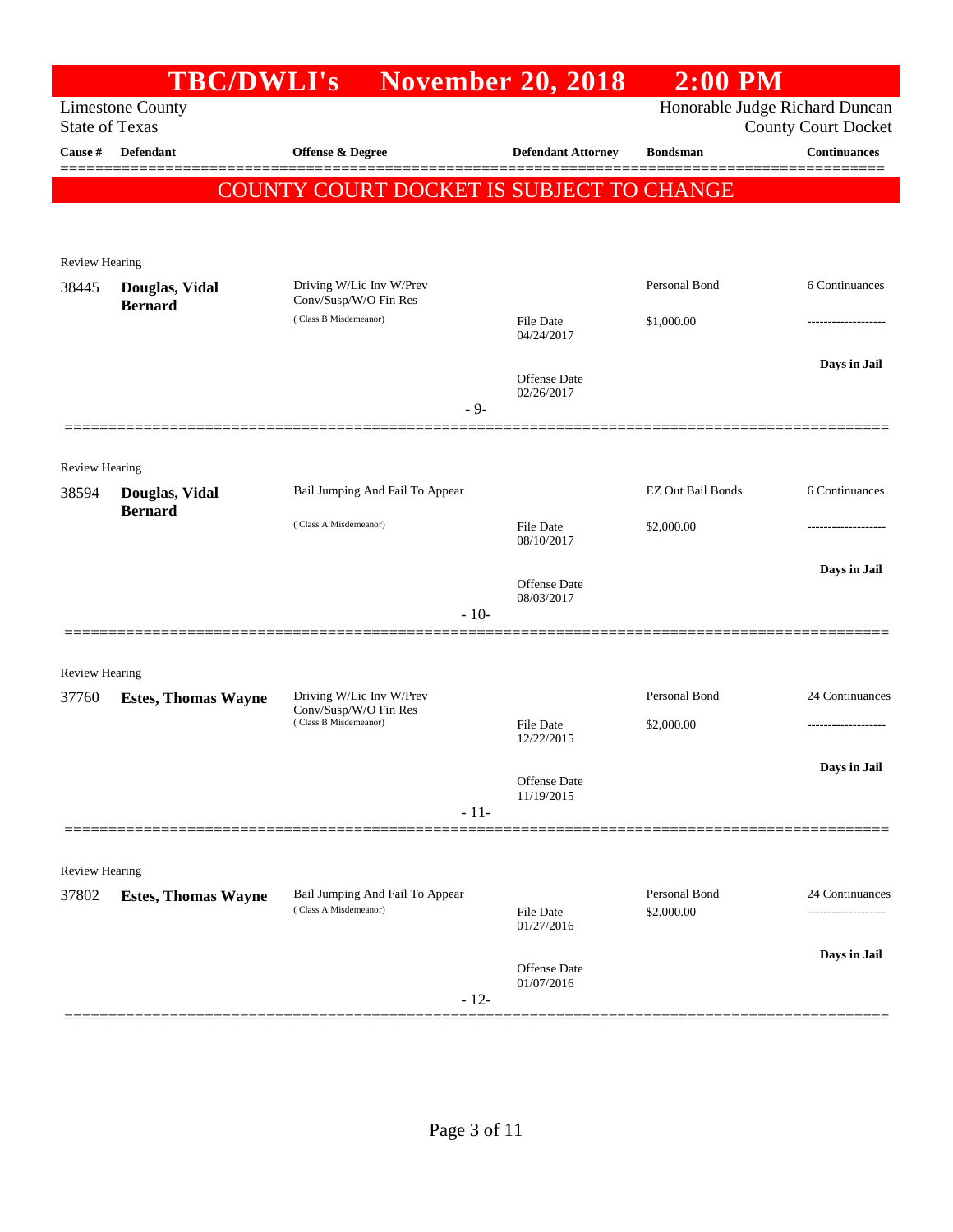|                       | <b>TBC/DWLI's</b>          |                                                   | <b>November 20, 2018</b>          | $2:00$ PM                      |                            |
|-----------------------|----------------------------|---------------------------------------------------|-----------------------------------|--------------------------------|----------------------------|
| <b>State of Texas</b> | <b>Limestone County</b>    |                                                   |                                   | Honorable Judge Richard Duncan | <b>County Court Docket</b> |
| Cause #               | <b>Defendant</b>           | Offense & Degree                                  | <b>Defendant Attorney</b>         | <b>Bondsman</b>                | <b>Continuances</b>        |
|                       |                            | COUNTY COURT DOCKET IS SUBJECT TO CHANGE          |                                   |                                |                            |
|                       |                            |                                                   |                                   |                                |                            |
| Review Hearing        |                            |                                                   |                                   |                                |                            |
| 38515                 | <b>Estes, Thomas Wayne</b> | Bail Jumping And Fail To Appear                   |                                   | Freebird Bail Bonds            | 10 Continuances            |
|                       |                            | (Class A Misdemeanor)                             | <b>File Date</b><br>05/26/2017    | \$3,000.00                     | -------------------        |
|                       |                            |                                                   |                                   |                                | Days in Jail               |
|                       |                            |                                                   | <b>Offense</b> Date<br>05/17/2017 |                                |                            |
|                       |                            | $-13-$                                            |                                   |                                |                            |
| <b>Review Hearing</b> |                            |                                                   |                                   |                                |                            |
| 38516                 | <b>Estes, Thomas Wayne</b> | Bail Jumping And Fail To Appear                   |                                   | Freebird Bail Bonds            | 10 Continuances            |
|                       |                            | (Class A Misdemeanor)                             | <b>File Date</b><br>05/26/2017    | \$3,000.00                     |                            |
|                       |                            |                                                   |                                   |                                | Days in Jail               |
|                       |                            | $-14-$                                            | <b>Offense</b> Date<br>05/17/2017 |                                |                            |
|                       |                            |                                                   |                                   |                                |                            |
| Theft By Check        |                            |                                                   |                                   |                                |                            |
| 37956                 | Ferrill, Linda             | Theft Prop>=\$20<\$500 By Check                   |                                   | County Bail Bonds              | 7 Continuances             |
|                       |                            | (Class B Misdemeanor)                             | <b>File Date</b><br>05/04/2016    | \$1,000.00                     |                            |
|                       |                            |                                                   | Offense Date                      |                                | Days in Jail               |
|                       |                            | $-15-$                                            | 11/10/2014                        |                                |                            |
|                       |                            |                                                   |                                   |                                |                            |
| Arraignment           |                            |                                                   |                                   |                                |                            |
| 39029                 | Garcia, Juan Santos        | Driving W/Lic Inv W/Prev<br>Conv/Susp/W/O Fin Res | Reed, Justin                      | Personal Bond                  | 3 Continuances             |
|                       |                            | (Class B Misdemeanor)                             | <b>File Date</b><br>07/19/2018    | \$2,000.00                     |                            |
|                       |                            |                                                   |                                   |                                | 59 Days in Jail            |
|                       |                            |                                                   | Offense Date<br>06/14/2018        |                                |                            |
|                       |                            | $-16-$                                            |                                   |                                |                            |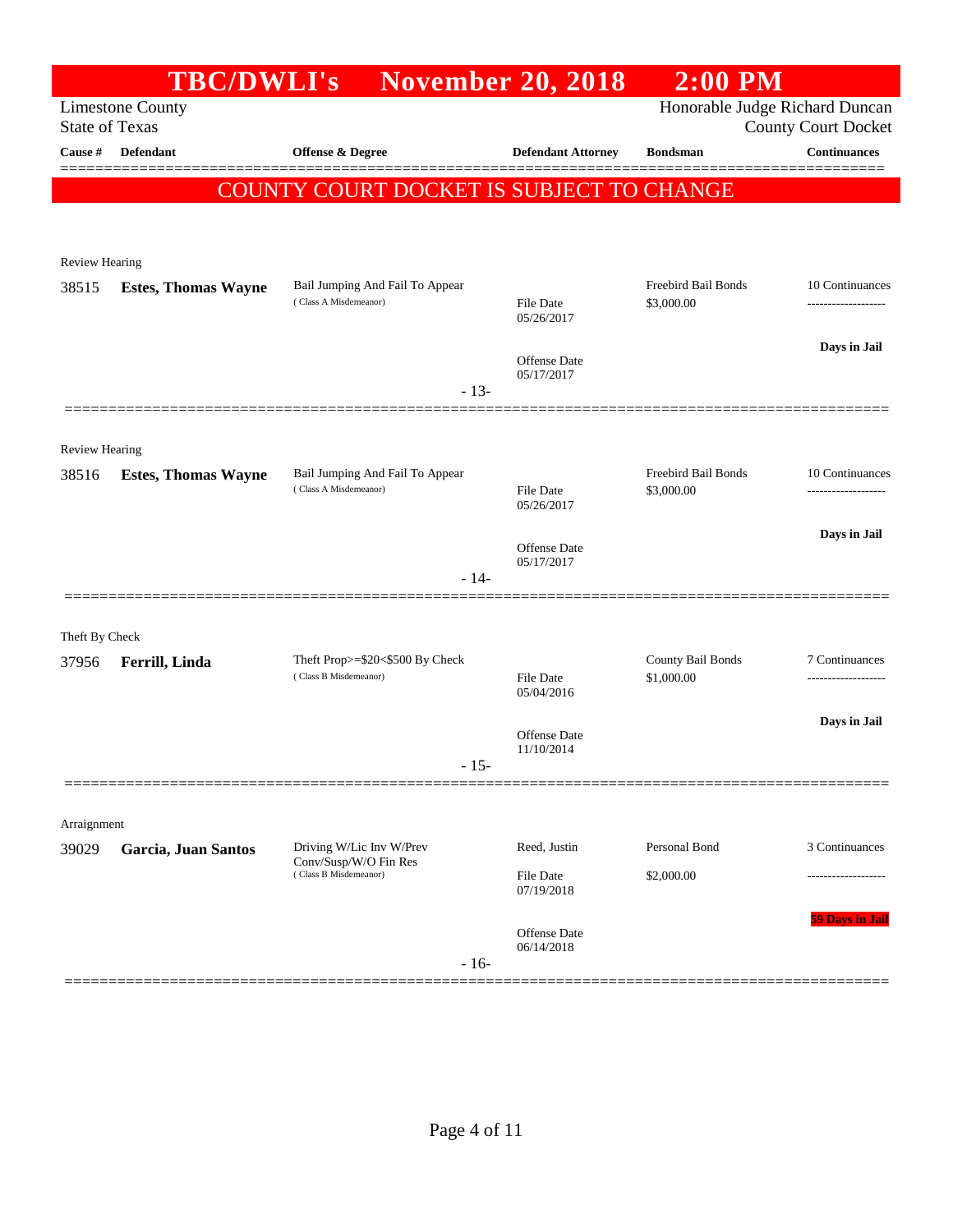| Honorable Judge Richard Duncan<br>Limestone County<br><b>State of Texas</b><br><b>County Court Docket</b><br><b>Continuances</b><br>Cause #<br><b>Defendant</b><br>Offense & Degree<br><b>Defendant Attorney</b><br><b>Bondsman</b><br>COUNTY COURT DOCKET IS SUBJECT TO CHANGE<br><b>Status Hearing</b><br>Personal Bond<br>1 Continuances<br>Driving W/Lic Inv W/Prev<br>39091<br><b>Grigg, Patrick Lee</b><br>Conv/Susp/W/O Fin Res<br>(Class B Misdemeanor)<br>File Date<br>\$2,000.00<br>09/17/2018<br>Days in Jail<br><b>Offense</b> Date<br>06/15/2018<br>$-17-$<br><b>Review Hearing</b><br>County Bail Bonds<br>10 Continuances<br>Driving W/Lic Inv W/Prev<br>38734<br>Hernandez,<br>Conv/Susp/W/O Fin Res<br><b>Christopher Ramon</b><br>(Class B Misdemeanor)<br><b>File Date</b><br>\$2,000.00<br>11/15/2017<br>Days in Jail<br><b>Offense</b> Date<br>10/06/2017<br>$-18-$<br><b>Status Hearing</b><br>Personal Bond<br>3 Continuances<br>Driving W/Lic Inv W/Prev<br>39057<br>Hernandez,<br>Conv/Susp/W/O Fin Res<br><b>Christopher Ramon</b><br>(Class B Misdemeanor)<br>\$2,000.00<br>File Date<br>08/21/2018<br>Days in Jail<br>Offense Date<br>06/15/2018<br>$-19-$<br>Review Hearing<br>Spivey, Shirley<br>County Bail Bonds<br><b>Evading Arrest Detention</b><br>5 Continuances<br>38906<br><b>Jones, Michael Issiah</b><br>(Class A Misdemeanor)<br>\$2,000.00<br><b>File Date</b><br>04/26/2018<br>Days in Jail<br>Offense Date<br>03/31/2018<br>$-20-$ | TBC/DWLI's |  | <b>November 20, 2018</b> | $2:00$ PM |  |
|---------------------------------------------------------------------------------------------------------------------------------------------------------------------------------------------------------------------------------------------------------------------------------------------------------------------------------------------------------------------------------------------------------------------------------------------------------------------------------------------------------------------------------------------------------------------------------------------------------------------------------------------------------------------------------------------------------------------------------------------------------------------------------------------------------------------------------------------------------------------------------------------------------------------------------------------------------------------------------------------------------------------------------------------------------------------------------------------------------------------------------------------------------------------------------------------------------------------------------------------------------------------------------------------------------------------------------------------------------------------------------------------------------------------------------------------------------------------------------|------------|--|--------------------------|-----------|--|
|                                                                                                                                                                                                                                                                                                                                                                                                                                                                                                                                                                                                                                                                                                                                                                                                                                                                                                                                                                                                                                                                                                                                                                                                                                                                                                                                                                                                                                                                                 |            |  |                          |           |  |
|                                                                                                                                                                                                                                                                                                                                                                                                                                                                                                                                                                                                                                                                                                                                                                                                                                                                                                                                                                                                                                                                                                                                                                                                                                                                                                                                                                                                                                                                                 |            |  |                          |           |  |
|                                                                                                                                                                                                                                                                                                                                                                                                                                                                                                                                                                                                                                                                                                                                                                                                                                                                                                                                                                                                                                                                                                                                                                                                                                                                                                                                                                                                                                                                                 |            |  |                          |           |  |
|                                                                                                                                                                                                                                                                                                                                                                                                                                                                                                                                                                                                                                                                                                                                                                                                                                                                                                                                                                                                                                                                                                                                                                                                                                                                                                                                                                                                                                                                                 |            |  |                          |           |  |
|                                                                                                                                                                                                                                                                                                                                                                                                                                                                                                                                                                                                                                                                                                                                                                                                                                                                                                                                                                                                                                                                                                                                                                                                                                                                                                                                                                                                                                                                                 |            |  |                          |           |  |
|                                                                                                                                                                                                                                                                                                                                                                                                                                                                                                                                                                                                                                                                                                                                                                                                                                                                                                                                                                                                                                                                                                                                                                                                                                                                                                                                                                                                                                                                                 |            |  |                          |           |  |
|                                                                                                                                                                                                                                                                                                                                                                                                                                                                                                                                                                                                                                                                                                                                                                                                                                                                                                                                                                                                                                                                                                                                                                                                                                                                                                                                                                                                                                                                                 |            |  |                          |           |  |
|                                                                                                                                                                                                                                                                                                                                                                                                                                                                                                                                                                                                                                                                                                                                                                                                                                                                                                                                                                                                                                                                                                                                                                                                                                                                                                                                                                                                                                                                                 |            |  |                          |           |  |
|                                                                                                                                                                                                                                                                                                                                                                                                                                                                                                                                                                                                                                                                                                                                                                                                                                                                                                                                                                                                                                                                                                                                                                                                                                                                                                                                                                                                                                                                                 |            |  |                          |           |  |
|                                                                                                                                                                                                                                                                                                                                                                                                                                                                                                                                                                                                                                                                                                                                                                                                                                                                                                                                                                                                                                                                                                                                                                                                                                                                                                                                                                                                                                                                                 |            |  |                          |           |  |
|                                                                                                                                                                                                                                                                                                                                                                                                                                                                                                                                                                                                                                                                                                                                                                                                                                                                                                                                                                                                                                                                                                                                                                                                                                                                                                                                                                                                                                                                                 |            |  |                          |           |  |
|                                                                                                                                                                                                                                                                                                                                                                                                                                                                                                                                                                                                                                                                                                                                                                                                                                                                                                                                                                                                                                                                                                                                                                                                                                                                                                                                                                                                                                                                                 |            |  |                          |           |  |
|                                                                                                                                                                                                                                                                                                                                                                                                                                                                                                                                                                                                                                                                                                                                                                                                                                                                                                                                                                                                                                                                                                                                                                                                                                                                                                                                                                                                                                                                                 |            |  |                          |           |  |
|                                                                                                                                                                                                                                                                                                                                                                                                                                                                                                                                                                                                                                                                                                                                                                                                                                                                                                                                                                                                                                                                                                                                                                                                                                                                                                                                                                                                                                                                                 |            |  |                          |           |  |
|                                                                                                                                                                                                                                                                                                                                                                                                                                                                                                                                                                                                                                                                                                                                                                                                                                                                                                                                                                                                                                                                                                                                                                                                                                                                                                                                                                                                                                                                                 |            |  |                          |           |  |
|                                                                                                                                                                                                                                                                                                                                                                                                                                                                                                                                                                                                                                                                                                                                                                                                                                                                                                                                                                                                                                                                                                                                                                                                                                                                                                                                                                                                                                                                                 |            |  |                          |           |  |
|                                                                                                                                                                                                                                                                                                                                                                                                                                                                                                                                                                                                                                                                                                                                                                                                                                                                                                                                                                                                                                                                                                                                                                                                                                                                                                                                                                                                                                                                                 |            |  |                          |           |  |
|                                                                                                                                                                                                                                                                                                                                                                                                                                                                                                                                                                                                                                                                                                                                                                                                                                                                                                                                                                                                                                                                                                                                                                                                                                                                                                                                                                                                                                                                                 |            |  |                          |           |  |
|                                                                                                                                                                                                                                                                                                                                                                                                                                                                                                                                                                                                                                                                                                                                                                                                                                                                                                                                                                                                                                                                                                                                                                                                                                                                                                                                                                                                                                                                                 |            |  |                          |           |  |
|                                                                                                                                                                                                                                                                                                                                                                                                                                                                                                                                                                                                                                                                                                                                                                                                                                                                                                                                                                                                                                                                                                                                                                                                                                                                                                                                                                                                                                                                                 |            |  |                          |           |  |
|                                                                                                                                                                                                                                                                                                                                                                                                                                                                                                                                                                                                                                                                                                                                                                                                                                                                                                                                                                                                                                                                                                                                                                                                                                                                                                                                                                                                                                                                                 |            |  |                          |           |  |
|                                                                                                                                                                                                                                                                                                                                                                                                                                                                                                                                                                                                                                                                                                                                                                                                                                                                                                                                                                                                                                                                                                                                                                                                                                                                                                                                                                                                                                                                                 |            |  |                          |           |  |
|                                                                                                                                                                                                                                                                                                                                                                                                                                                                                                                                                                                                                                                                                                                                                                                                                                                                                                                                                                                                                                                                                                                                                                                                                                                                                                                                                                                                                                                                                 |            |  |                          |           |  |
|                                                                                                                                                                                                                                                                                                                                                                                                                                                                                                                                                                                                                                                                                                                                                                                                                                                                                                                                                                                                                                                                                                                                                                                                                                                                                                                                                                                                                                                                                 |            |  |                          |           |  |
|                                                                                                                                                                                                                                                                                                                                                                                                                                                                                                                                                                                                                                                                                                                                                                                                                                                                                                                                                                                                                                                                                                                                                                                                                                                                                                                                                                                                                                                                                 |            |  |                          |           |  |
|                                                                                                                                                                                                                                                                                                                                                                                                                                                                                                                                                                                                                                                                                                                                                                                                                                                                                                                                                                                                                                                                                                                                                                                                                                                                                                                                                                                                                                                                                 |            |  |                          |           |  |
|                                                                                                                                                                                                                                                                                                                                                                                                                                                                                                                                                                                                                                                                                                                                                                                                                                                                                                                                                                                                                                                                                                                                                                                                                                                                                                                                                                                                                                                                                 |            |  |                          |           |  |
|                                                                                                                                                                                                                                                                                                                                                                                                                                                                                                                                                                                                                                                                                                                                                                                                                                                                                                                                                                                                                                                                                                                                                                                                                                                                                                                                                                                                                                                                                 |            |  |                          |           |  |
|                                                                                                                                                                                                                                                                                                                                                                                                                                                                                                                                                                                                                                                                                                                                                                                                                                                                                                                                                                                                                                                                                                                                                                                                                                                                                                                                                                                                                                                                                 |            |  |                          |           |  |
|                                                                                                                                                                                                                                                                                                                                                                                                                                                                                                                                                                                                                                                                                                                                                                                                                                                                                                                                                                                                                                                                                                                                                                                                                                                                                                                                                                                                                                                                                 |            |  |                          |           |  |
|                                                                                                                                                                                                                                                                                                                                                                                                                                                                                                                                                                                                                                                                                                                                                                                                                                                                                                                                                                                                                                                                                                                                                                                                                                                                                                                                                                                                                                                                                 |            |  |                          |           |  |
|                                                                                                                                                                                                                                                                                                                                                                                                                                                                                                                                                                                                                                                                                                                                                                                                                                                                                                                                                                                                                                                                                                                                                                                                                                                                                                                                                                                                                                                                                 |            |  |                          |           |  |
|                                                                                                                                                                                                                                                                                                                                                                                                                                                                                                                                                                                                                                                                                                                                                                                                                                                                                                                                                                                                                                                                                                                                                                                                                                                                                                                                                                                                                                                                                 |            |  |                          |           |  |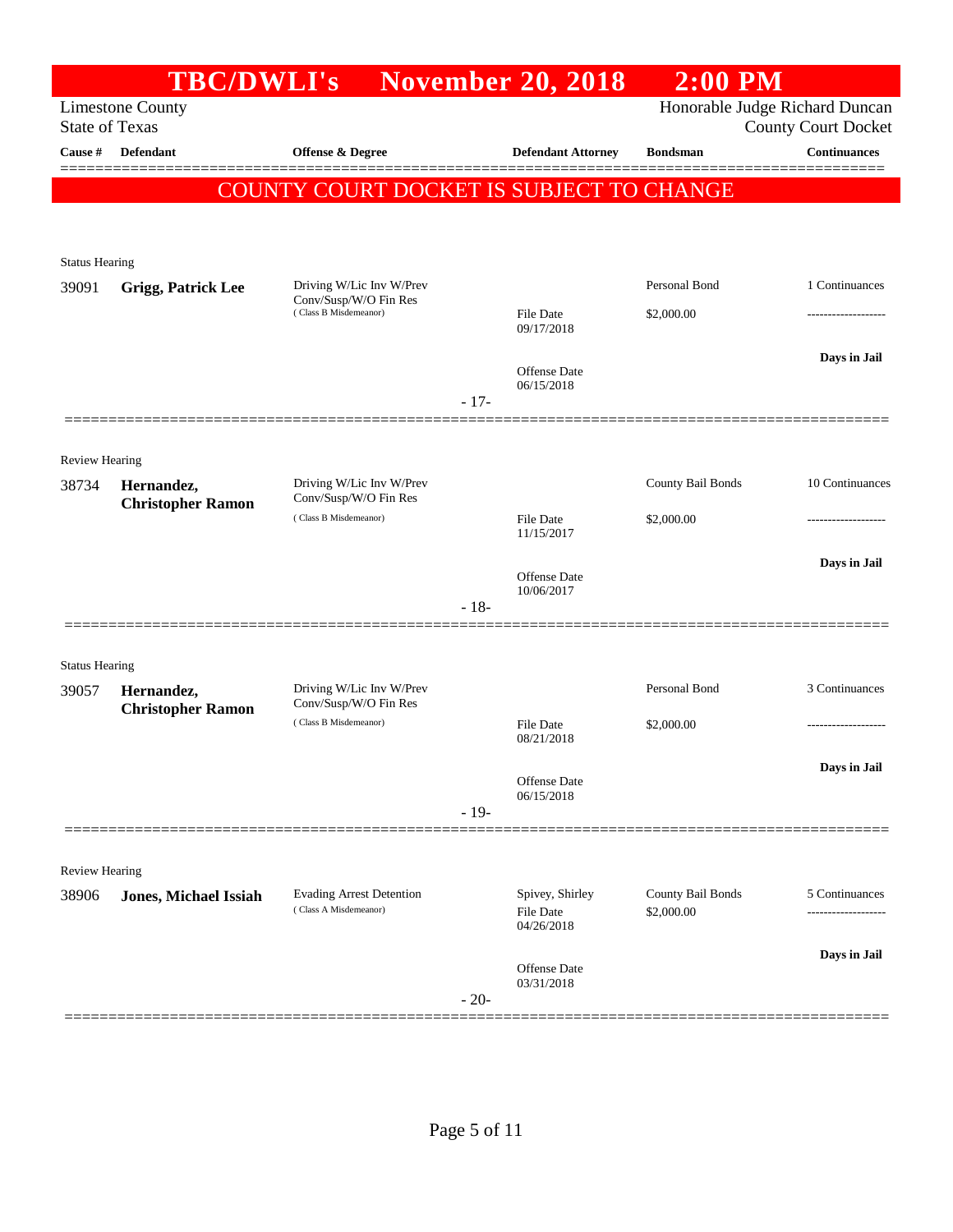|                       | <b>TBC/DWLI's</b>       |                                                   |        | <b>November 20, 2018</b>       | $2:00$ PM         |                                                              |
|-----------------------|-------------------------|---------------------------------------------------|--------|--------------------------------|-------------------|--------------------------------------------------------------|
| <b>State of Texas</b> | <b>Limestone County</b> |                                                   |        |                                |                   | Honorable Judge Richard Duncan<br><b>County Court Docket</b> |
| Cause #               | Defendant               | Offense & Degree                                  |        | <b>Defendant Attorney</b>      | <b>Bondsman</b>   | <b>Continuances</b>                                          |
|                       |                         | COUNTY COURT DOCKET IS SUBJECT TO CHANGE          |        |                                |                   |                                                              |
|                       |                         |                                                   |        |                                |                   |                                                              |
| Theft By Check        |                         |                                                   |        |                                |                   |                                                              |
| 37680                 | Lynch, Clayton          | Theft Prop>=\$500<\$1,500                         |        |                                | County Bail Bonds | 5 Continuances                                               |
|                       |                         | (Class A Misdemeanor)                             |        | <b>File Date</b><br>10/16/2015 | \$1,000.00        |                                                              |
|                       |                         |                                                   |        | <b>Offense Date</b>            |                   | Days in Jail                                                 |
|                       |                         |                                                   | $-21-$ | 01/22/2015                     |                   |                                                              |
|                       |                         |                                                   |        |                                |                   |                                                              |
| <b>Status Hearing</b> |                         |                                                   |        |                                |                   |                                                              |
| 39064                 | Norman, Christopher     | Driving W/Lic Inv W/Prev<br>Conv/Susp/W/O Fin Res |        |                                | County Bail Bonds | 2 Continuances                                               |
|                       | <b>Tobias</b>           | (Class B Misdemeanor)                             |        | <b>File Date</b>               | \$1,000.00        |                                                              |
|                       |                         |                                                   |        | 08/22/2018                     |                   |                                                              |
|                       |                         |                                                   |        | Offense Date                   |                   | Days in Jail                                                 |
|                       |                         |                                                   | $-22-$ | 07/18/2018                     |                   |                                                              |
|                       |                         |                                                   |        |                                |                   |                                                              |
| <b>Status Hearing</b> |                         |                                                   |        |                                |                   |                                                              |
| 38815                 | Perez, Jose Manuel      | Driving W/Lic Inv W/Prev<br>Conv/Susp/W/O Fin Res |        |                                | County Bail Bonds | 5 Continuances                                               |
|                       |                         | (Class B Misdemeanor)                             |        | <b>File Date</b><br>01/30/2018 | \$2,000.00        |                                                              |
|                       |                         |                                                   |        |                                |                   | Days in Jail                                                 |
|                       |                         |                                                   |        | Offense Date<br>12/27/2017     |                   |                                                              |
|                       |                         |                                                   | $-23-$ |                                |                   |                                                              |
| <b>Status Hearing</b> |                         |                                                   |        |                                |                   |                                                              |
| 38993                 | <b>Perkins, Desmond</b> | Driving W/Lic Inv W/Prev                          |        |                                | County Bail Bonds | 3 Continuances                                               |
|                       | <b>Tremayne</b>         | Conv/Susp/W/O Fin Res<br>(Class B Misdemeanor)    |        | <b>File Date</b>               | \$2,000.00        |                                                              |
|                       |                         |                                                   |        | 06/15/2018                     |                   |                                                              |
|                       |                         |                                                   |        | Offense Date                   |                   | Days in Jail                                                 |
|                       |                         |                                                   | $-24-$ | 04/27/2018                     |                   |                                                              |
|                       |                         |                                                   |        |                                |                   |                                                              |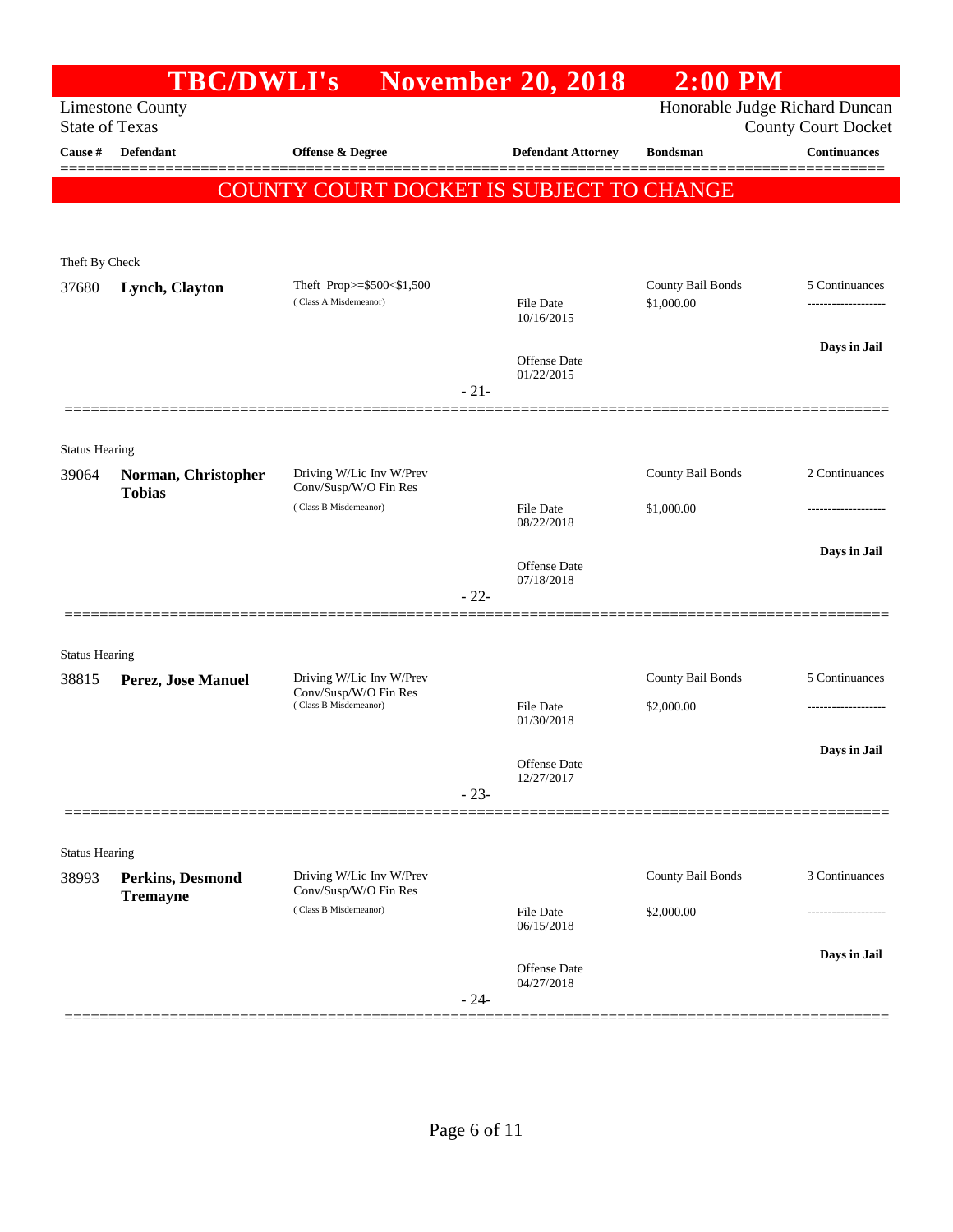|                                |                              | <b>TBC/DWLI's</b>                                        | <b>November 20, 2018</b>          | $2:00$ PM                   |                                                              |
|--------------------------------|------------------------------|----------------------------------------------------------|-----------------------------------|-----------------------------|--------------------------------------------------------------|
| <b>State of Texas</b>          | <b>Limestone County</b>      |                                                          |                                   |                             | Honorable Judge Richard Duncan<br><b>County Court Docket</b> |
| Cause #                        | <b>Defendant</b>             | <b>Offense &amp; Degree</b>                              | <b>Defendant Attorney</b>         | <b>Bondsman</b>             | <b>Continuances</b>                                          |
|                                |                              | COUNTY COURT DOCKET IS SUBJECT TO CHANGE                 |                                   |                             |                                                              |
| Theft By Check                 |                              |                                                          |                                   |                             |                                                              |
| 37978                          | Price, Twamocka              | Theft Prop>=\$20<\$500 By Check<br>(Class B Misdemeanor) | File Date<br>05/23/2016           | Personal Bond<br>\$1,000.00 | 27 Continuances<br>-------------------                       |
|                                |                              | $-25-$                                                   | <b>Offense Date</b><br>09/15/2014 |                             | Days in Jail                                                 |
| Theft By Check                 |                              |                                                          |                                   |                             |                                                              |
| 37979                          | Price, Twamocka              | Theft Prop>=\$20<\$500 By Check<br>(Class B Misdemeanor) | <b>File Date</b><br>05/23/2016    | Personal Bond<br>\$1,000.00 | 27 Continuances<br>-------------------                       |
|                                |                              | $-26-$                                                   | <b>Offense</b> Date<br>09/11/2014 |                             | Days in Jail                                                 |
|                                |                              |                                                          |                                   |                             |                                                              |
| <b>Review Hearing</b>          |                              |                                                          |                                   |                             |                                                              |
| 38651                          | Quintanilla, Sara<br>Caprice | Driving W/Lic Inv W/Prev<br>Conv/Susp/W/O Fin Res        |                                   | Player Bail Bonds           | 10 Continuances                                              |
|                                |                              | (Class B Misdemeanor)                                    | <b>File Date</b><br>09/18/2017    | \$2,000.00                  |                                                              |
|                                |                              | $-27-$                                                   | <b>Offense Date</b><br>08/06/2017 |                             | Days in Jail                                                 |
|                                |                              |                                                          |                                   |                             |                                                              |
| <b>Status Hearing</b><br>39056 | Ramirez, Rene                | Driving W/Lic Inv W/Prev                                 |                                   | County Bail Bonds           | 2 Continuances                                               |
|                                |                              | Conv/Susp/W/O Fin Res<br>(Class B Misdemeanor)           | File Date<br>08/21/2018           | \$2,000.00                  |                                                              |
|                                |                              | $-28-$                                                   | Offense Date<br>07/03/2018        |                             | Days in Jail                                                 |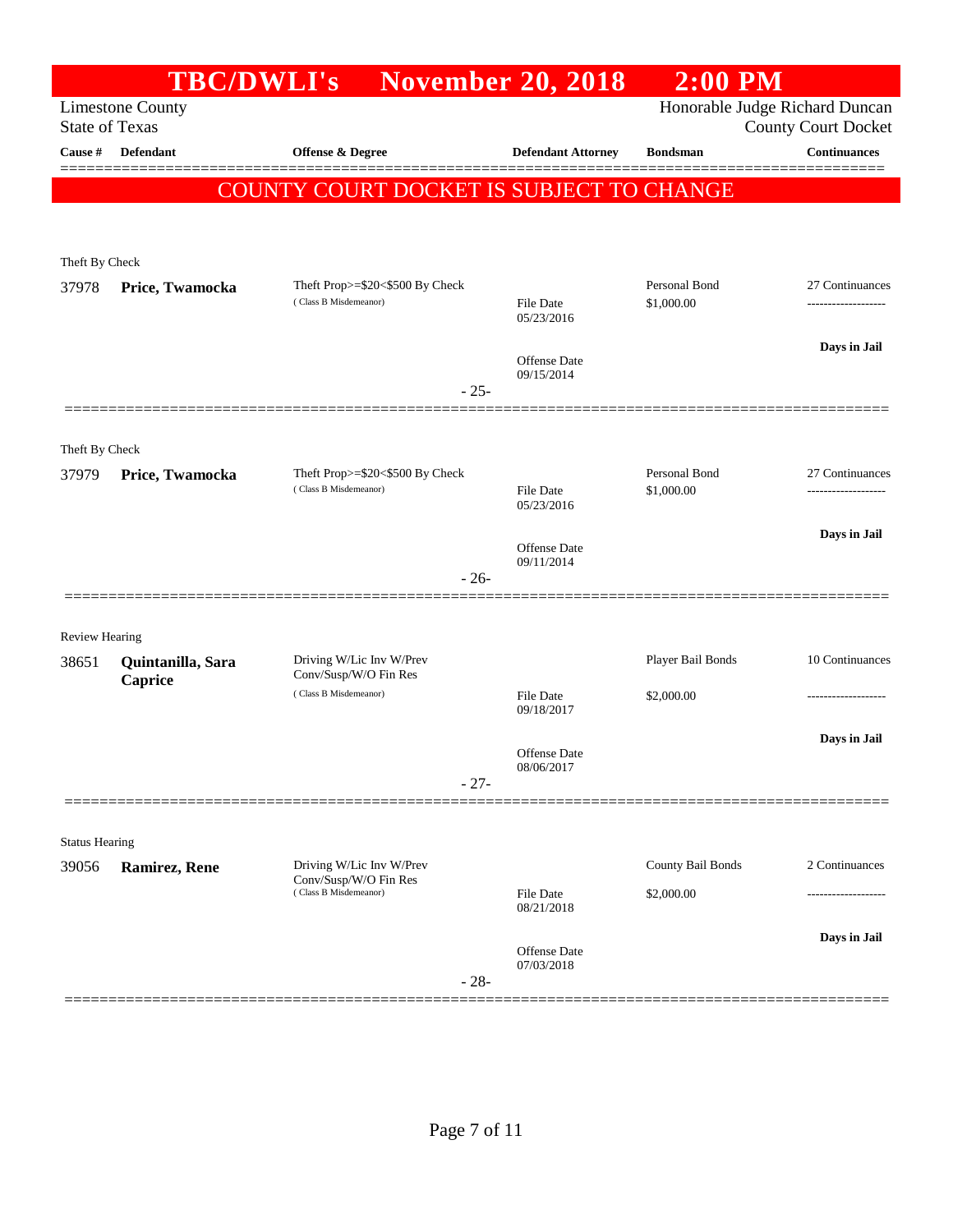|                                |                                                  | TBC/DWLI's November 20, 2018                                               |                                      | $2:00$ PM                       |                            |
|--------------------------------|--------------------------------------------------|----------------------------------------------------------------------------|--------------------------------------|---------------------------------|----------------------------|
|                                | <b>Limestone County</b><br><b>State of Texas</b> |                                                                            |                                      | Honorable Judge Richard Duncan  | <b>County Court Docket</b> |
| Cause #                        | Defendant                                        | <b>Offense &amp; Degree</b>                                                | <b>Defendant Attorney</b>            | <b>Bondsman</b>                 | <b>Continuances</b>        |
|                                |                                                  | COUNTY COURT DOCKET IS SUBJECT TO CHANGE                                   |                                      |                                 |                            |
| <b>Status Hearing</b>          |                                                  |                                                                            |                                      |                                 |                            |
| 38846                          | <b>Ramirez, Ricky</b>                            | Driving W/Lic Inv W/Prev<br>Conv/Susp/W/O Fin Res<br>(Class B Misdemeanor) | <b>File Date</b>                     | County Bail Bonds<br>\$2,000.00 | 5 Continuances             |
|                                |                                                  |                                                                            | 03/06/2018                           |                                 |                            |
|                                |                                                  |                                                                            | Offense Date<br>12/31/2017<br>$-29-$ |                                 | Days in Jail               |
|                                |                                                  |                                                                            |                                      |                                 |                            |
| <b>Status Hearing</b><br>39092 | Ross, Danita Ann                                 | Driving W/Lic Inv W/Prev                                                   |                                      | Personal Bond                   | 1 Continuances             |
|                                |                                                  | Conv/Susp/W/O Fin Res<br>(Class B Misdemeanor)                             | <b>File Date</b><br>09/17/2018       | \$2,000.00                      |                            |
|                                |                                                  |                                                                            | Offense Date                         |                                 | Days in Jail               |
|                                |                                                  |                                                                            | 06/20/2018<br>$-30-$                 |                                 |                            |
| Theft By Check                 |                                                  |                                                                            |                                      |                                 |                            |
| 36736                          | <b>Shed, Robert</b>                              | Theft Prop>=\$20<\$500 By Check<br>(Class B Misdemeanor)                   | <b>File Date</b><br>12/12/2013       | A-1 Bail Bonds<br>\$1,000.00    | 2 Continuances<br>         |
|                                |                                                  |                                                                            | Offense Date<br>02/17/2012           |                                 | Days in Jail               |
|                                |                                                  |                                                                            | $-31-$                               |                                 |                            |
| <b>Status Hearing</b>          |                                                  |                                                                            |                                      |                                 |                            |
| 38726                          | <b>Torres</b> , Daniel                           | Driving W/Lic Inv W/Prev<br>Conv/Susp/W/O Fin Res                          |                                      | County Bail Bonds               | 6 Continuances             |
|                                |                                                  | (Class B Misdemeanor)                                                      | <b>File Date</b><br>11/07/2017       | \$2,000.00                      |                            |
|                                |                                                  |                                                                            | Offense Date<br>10/12/2017           |                                 | Days in Jail               |
|                                |                                                  |                                                                            | $-32-$                               |                                 |                            |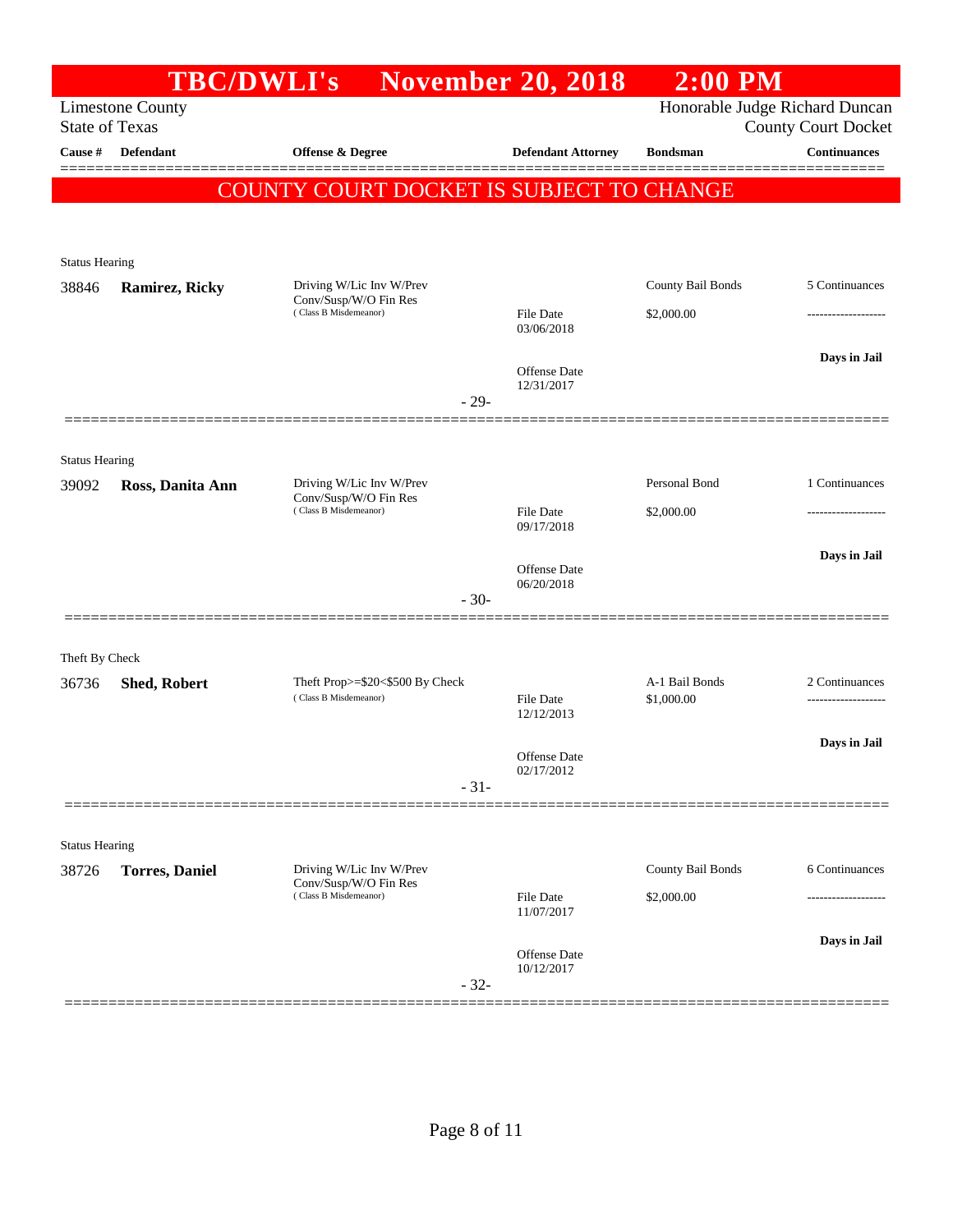|                            |                                                                                                  |                                                                                                  | $2:00$ PM                                                                              |                                                                                                                   |
|----------------------------|--------------------------------------------------------------------------------------------------|--------------------------------------------------------------------------------------------------|----------------------------------------------------------------------------------------|-------------------------------------------------------------------------------------------------------------------|
| <b>Limestone County</b>    |                                                                                                  |                                                                                                  |                                                                                        | <b>County Court Docket</b>                                                                                        |
| <b>Defendant</b>           | <b>Offense &amp; Degree</b>                                                                      | <b>Defendant Attorney</b>                                                                        | <b>Bondsman</b>                                                                        | <b>Continuances</b>                                                                                               |
|                            |                                                                                                  |                                                                                                  |                                                                                        |                                                                                                                   |
|                            |                                                                                                  |                                                                                                  |                                                                                        |                                                                                                                   |
|                            |                                                                                                  |                                                                                                  |                                                                                        |                                                                                                                   |
| <b>Torres, Daniel</b>      | Driving W/Lic Inv W/Prev                                                                         |                                                                                                  | County Bail Bonds                                                                      | 5 Continuances                                                                                                    |
|                            | (Class B Misdemeanor)                                                                            | <b>File Date</b>                                                                                 | \$1,000.00                                                                             |                                                                                                                   |
|                            |                                                                                                  |                                                                                                  |                                                                                        | Days in Jail                                                                                                      |
|                            |                                                                                                  | <b>Offense</b> Date<br>03/15/2018                                                                |                                                                                        |                                                                                                                   |
|                            |                                                                                                  |                                                                                                  |                                                                                        |                                                                                                                   |
|                            |                                                                                                  |                                                                                                  |                                                                                        |                                                                                                                   |
| <b>Walpole, Jory Wayne</b> | Driving W/Lic Inv W/Prev                                                                         |                                                                                                  | County Bail Bonds                                                                      | 5 Continuances                                                                                                    |
|                            | (Class B Misdemeanor)                                                                            | <b>File Date</b>                                                                                 | \$1,000.00                                                                             |                                                                                                                   |
|                            |                                                                                                  |                                                                                                  |                                                                                        | Days in Jail                                                                                                      |
|                            |                                                                                                  | Offense Date<br>12/12/2017                                                                       |                                                                                        |                                                                                                                   |
|                            |                                                                                                  |                                                                                                  |                                                                                        |                                                                                                                   |
|                            |                                                                                                  |                                                                                                  |                                                                                        |                                                                                                                   |
| <b>West, Chris Demont</b>  | Driving W/Lic Inv W/Prev                                                                         |                                                                                                  | County Bail Bonds                                                                      | 22 Continuances                                                                                                   |
|                            | (Class B Misdemeanor)                                                                            | <b>File Date</b><br>08/16/2016                                                                   | \$2,000.00                                                                             |                                                                                                                   |
|                            |                                                                                                  |                                                                                                  |                                                                                        | Days in Jail                                                                                                      |
|                            |                                                                                                  | 07/03/2016                                                                                       |                                                                                        |                                                                                                                   |
|                            |                                                                                                  |                                                                                                  |                                                                                        |                                                                                                                   |
| <b>Status Hearing</b>      |                                                                                                  |                                                                                                  |                                                                                        |                                                                                                                   |
| <b>West, Chris Demont</b>  | Driving W/Lic Inv W/Prev                                                                         |                                                                                                  | Freebird Bail Bonds                                                                    | 17 Continuances                                                                                                   |
|                            | (Class B Misdemeanor)                                                                            | File Date<br>03/22/2017                                                                          | \$1,500.00                                                                             |                                                                                                                   |
|                            |                                                                                                  |                                                                                                  |                                                                                        | Days in Jail                                                                                                      |
|                            |                                                                                                  | 02/12/2017                                                                                       |                                                                                        |                                                                                                                   |
|                            | <b>State of Texas</b><br><b>Status Hearing</b><br><b>Status Hearing</b><br><b>Status Hearing</b> | Conv/Susp/W/O Fin Res<br>Conv/Susp/W/O Fin Res<br>Conv/Susp/W/O Fin Res<br>Conv/Susp/W/O Fin Res | 04/10/2018<br>$-33-$<br>02/19/2018<br>$-34-$<br>Offense Date<br>$-35-$<br>Offense Date | <b>TBC/DWLI's</b> November 20, 2018<br>Honorable Judge Richard Duncan<br>COUNTY COURT DOCKET IS SUBJECT TO CHANGE |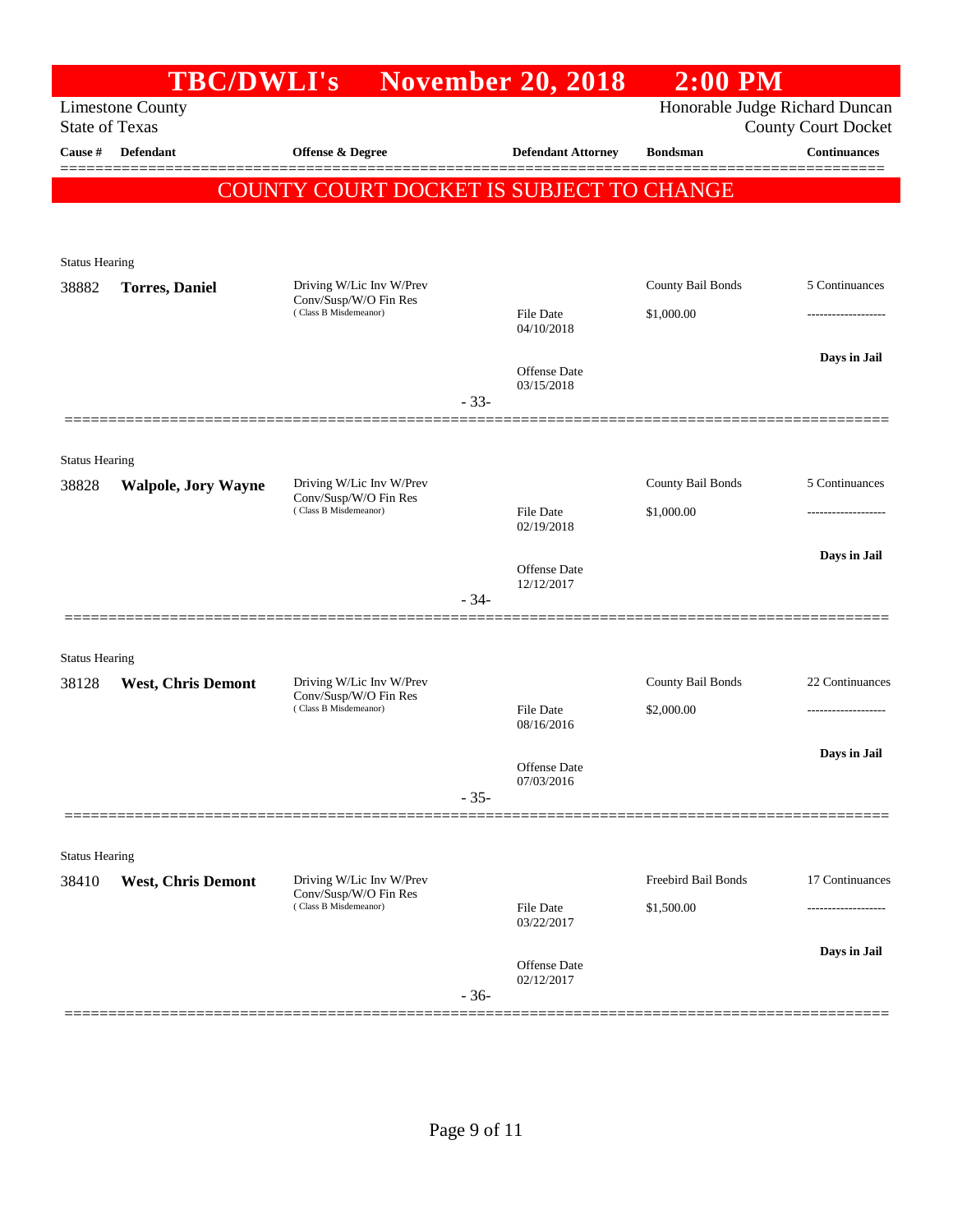|                       |                                  | <b>TBC/DWLI's</b> November 20, 2018               |        |                                   | $2:00$ PM       |                                                              |
|-----------------------|----------------------------------|---------------------------------------------------|--------|-----------------------------------|-----------------|--------------------------------------------------------------|
| <b>State of Texas</b> | <b>Limestone County</b>          |                                                   |        |                                   |                 | Honorable Judge Richard Duncan<br><b>County Court Docket</b> |
| Cause #               | Defendant                        | Offense & Degree                                  |        | <b>Defendant Attorney</b>         | <b>Bondsman</b> | <b>Continuances</b>                                          |
|                       |                                  | COUNTY COURT DOCKET IS SUBJECT TO CHANGE          |        |                                   |                 |                                                              |
|                       |                                  |                                                   |        |                                   |                 |                                                              |
| <b>Review Hearing</b> |                                  |                                                   |        |                                   |                 |                                                              |
| 38652                 | <b>Wilson, Michael Curtis</b>    | Driving W/Lic Inv W/Prev<br>Conv/Susp/W/O Fin Res |        | Reed, Justin                      | Reed, Justin    | 9 Continuances                                               |
|                       |                                  | (Class B Misdemeanor)                             |        | File Date<br>09/18/2017           | \$2,000.00      |                                                              |
|                       |                                  |                                                   | $-37-$ | <b>Offense</b> Date<br>08/17/2017 |                 | Days in Jail                                                 |
|                       |                                  |                                                   |        |                                   |                 |                                                              |
| Review Hearing        |                                  |                                                   |        |                                   |                 |                                                              |
| 38124                 | <b>Wimberly, Toryee</b>          | Driving W/Lic Inv W/Prev<br>Conv/Susp/W/O Fin Res |        | Latray, Michelle J.               | Personal Bond   | 9 Continuances                                               |
|                       | <b>David</b>                     | (Class B Misdemeanor)                             |        | File Date<br>08/16/2016           | \$2,000.00      |                                                              |
|                       |                                  |                                                   |        | <b>Offense</b> Date<br>04/30/2016 |                 | Days in Jail                                                 |
|                       |                                  |                                                   | $-38-$ |                                   |                 |                                                              |
| Review Hearing        |                                  |                                                   |        |                                   |                 |                                                              |
| 38274                 | <b>Wimberly, Toryee</b>          | Bail Jumping And Fail To Appear                   |        | Latray, Michelle J.               | Personal Bond   | 9 Continuances                                               |
|                       | David                            | (Class A Misdemeanor)                             |        | <b>File Date</b><br>12/02/2016    | \$1,000.00      |                                                              |
|                       |                                  |                                                   |        | Offense Date                      |                 | Days in Jail                                                 |
|                       |                                  |                                                   | $-39-$ | 11/22/2016                        |                 |                                                              |
|                       |                                  |                                                   |        |                                   |                 |                                                              |
| Review Hearing        |                                  |                                                   |        |                                   |                 |                                                              |
| 38405                 | <b>Wimberly, Toryee</b><br>David | Driving W/Lic Inv W/Prev<br>Conv/Susp/W/O Fin Res |        | Latray, Michelle J.               | Personal Bond   | 9 Continuances                                               |
|                       |                                  | (Class B Misdemeanor)                             |        | File Date<br>03/17/2017           | \$1,000.00      |                                                              |
|                       |                                  |                                                   |        | <b>Offense Date</b><br>02/26/2017 |                 | Days in Jail                                                 |
|                       |                                  |                                                   | $-40-$ |                                   |                 |                                                              |